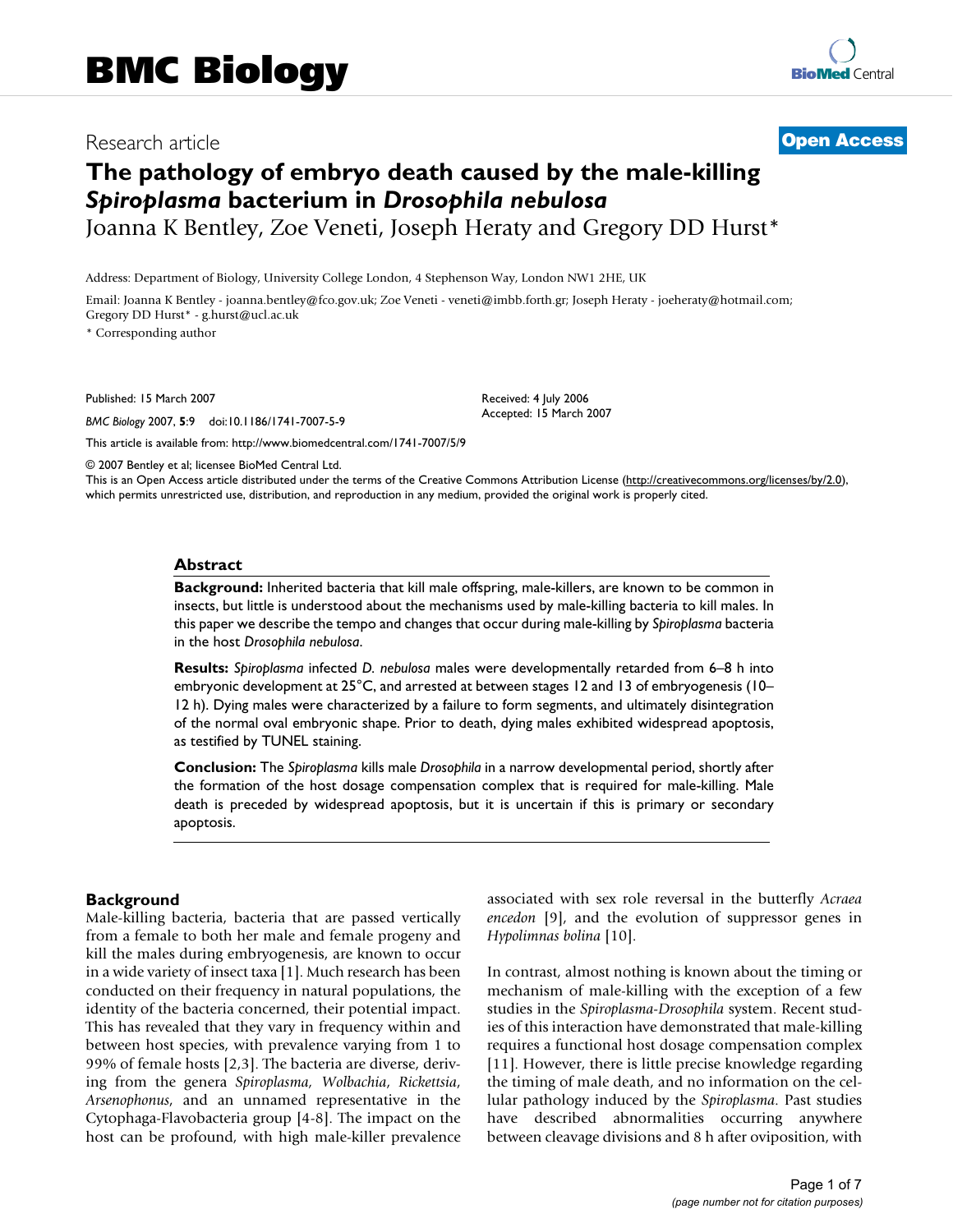death occurring even in larval or pupal phase [12-14]. However, these previous studies are less than satisfactory because researchers were unable to identify the sex of embryos, so unhealthy embryos were automatically considered male. In addition, the focus of three of the four studies was an unnatural association: *D. melanogaster* transinfected with *Spiroplasma* from *D. nebulosa*. Whilst this transinfection does function with a good degree of penetrance, it is somewhat unstable in the laboratory, and these studies did not assess whether the infections functioned in the same way as a natural infection.

In this study, we examine the process of male death in a natural association, that between *Drosophila nebulosa* and its male-killing *Spiroplasma*. This strain of *Spiroplasma* is closely related to *S. poulsonii*, the male-killer discovered in *D. willistoni* [15]. This strain shows very high rates of natural vertical transmission, making the infection very stable and amenable to laboratory study. An antibody against SXL [16], the key switch peptide in *Drosophila* sex determination and present only in females, is used to allow the embryos to be sexed precisely. We first conducted a detailed study of the timing of male death caused by *S. poulsonii*, and the abnormalities observed. We also investigated the role of apoptosis in cellular death within male embryos at the point of male death. Previous work on bacteria-host interactions has demonstrated that bacteria are able to induce and repress apoptosis, both of which could result in the death of an embryo [17,17]. We tested whether apoptosis of host cells occurred during male death in the *Drosophila*-*Spiroplasma* system.

# **Results**

#### *Timing and morphology of male death*

We first examined whetherthe SXL antibody raised from *D. melanogaster* SXL could be used to sex *D. nebulosa* embryos as it does in *D. melanogaster*. A comparison of the ratio of SXL-positive to SXL-negative *D. nebulosa* embryos in uninfected lines shows a 1:1 ratio of SXL+:SXLembryos, as expected for a protein only present in females (see Table 1). Thus we conclude the antibody does allow differentiation of male from female *D. nebulosa*. There was no difference in the ratio of SXL-positive to SXL-negative *D. nebulosa* embryos between infected and uninfected lines ( $\chi^2$  = 0.0538, NS) indicating that this SXL expression is not altered by *S. poulsonii*, and can be used in infected as well as uninfected embryos.

We then examined the timing of male embryo death by tracking the developmental stage attained by 2 h cohorts of eggs, infected and uninfected, allowed to develop between 4 and 24 h. Embryos in each cohort were placed into developmental stages delineated by Campos-Ortega and Hartenstein [18]. Infected males behind infected females in terms of development 6–8 h after egg laying

| Table 1: The number of individual embryos staining negative                                 |
|---------------------------------------------------------------------------------------------|
| (SXL <sup>-</sup> ) and positive (SXL <sup>+</sup> ) for the presence of the protein SXL in |
| batches of eggs laid by females uninfected and infected with S.                             |
| poulsonii, allowed to develop between 4-24 h AEL.                                           |

|                    | Infected | Uninfected |  |
|--------------------|----------|------------|--|
| SXL-               | 752      | 307        |  |
| $SXL$ <sup>+</sup> | 714      | 298        |  |

(AEL), and by 10–12 h AEL there is a clear arrest of male development (Figure 1; data summarised in Table 2). Infected males arrested at or before stage 13 of development, whereas infected females continue through embryogenesis. Uninfected male and female embryos developed broadly in parallel, and at a rate equivalent to that observed for infected female embryos (Table 3).

The morphology of Spiroplasma-killed male embryos was very characteristic. Figure 2 shows a well-developed infected female embryo (stage 16, 16–18 h AEL) and an infected male of the same age. The only normal structure that is recognisable in the Spiroplasma-killed male is the cephalic furrow. There is an abnormal protruding 'sac' from the ventrum of the male embryo and the structure of the infected male becomes grainier and less regular from the point at which abnormalities are first noticeable. By this age, all nuclei in the embryo have broken down, and the embryo gives little hint of any internal structure under DAPI stain (Figure 2D). Male embryos arrest before segmentation (which is never observed), and around the point of germ band retraction.

#### *Are cells in male embryos dying by apoptosis?*

We examined the pattern of apoptosis in *Spiroplasma*infected and uninfected embryos using the TUNEL procedure [19]. Infected *D. nebulosa* female embryos and uninfected embryos of both sexes were found to have apoptotic cells in the same pattern found in *D. melanogaster* [\[20](#page-6-0)], with TUNEL positive cells around the cephalic furrow, and sporadic TUNEL positive cells in the posterior of the embryo, from stage 10 onwards (about 7 h AEL). In contrast, infected male embryos of the same age show extensive apoptosis throughout the embryo, with vast numbers of TUNEL positive cells (Figure 3). The pattern observed in Figure 2 was seen in all male embryos derived from infected females (n > 200). It is notable that these infected male embryos become TUNEL positive before development completely arrests, as indicated by the widespread apoptosis in the stage 10/11 male embryo in Figure 3.

#### **Discussion and Conclusion**

This paper investigated the development of male *D. nebulosa* embryos infected with male-killing *Spiroplasma*. It was observed that the infected male embryos become retarded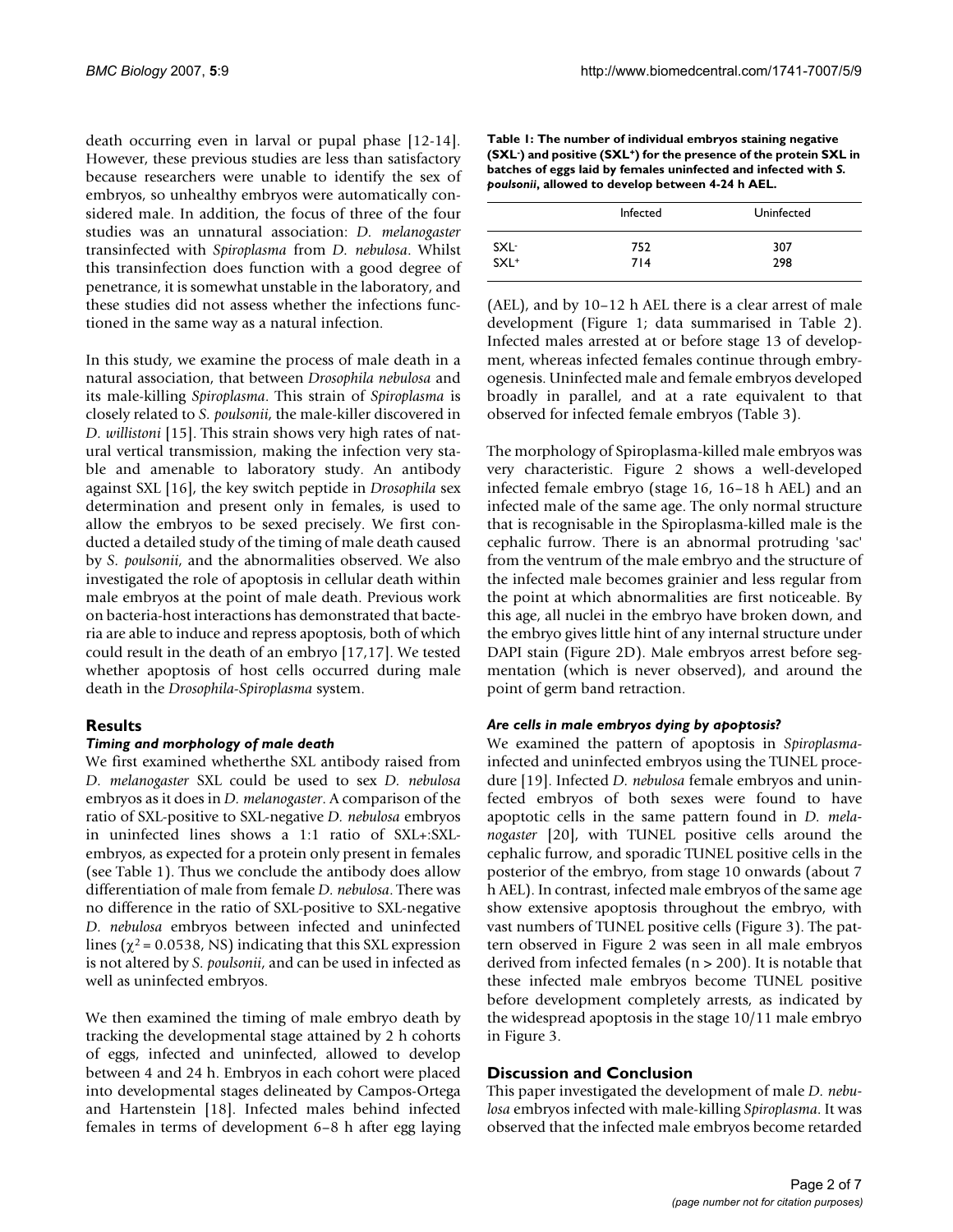

#### The developmental stage of male and female **Figure 1** *D. nebulosa* embryos, infected with *S. poulsonii*, aged **4–20** h AEL, in **2-h** cohorts

The developmental stage of male and female *D. nebulosa* embryos, infected with *S. poulsonii*, aged **4–20** h AEL, in **2-h** cohorts. Black bars represent males, and grey bars represent females.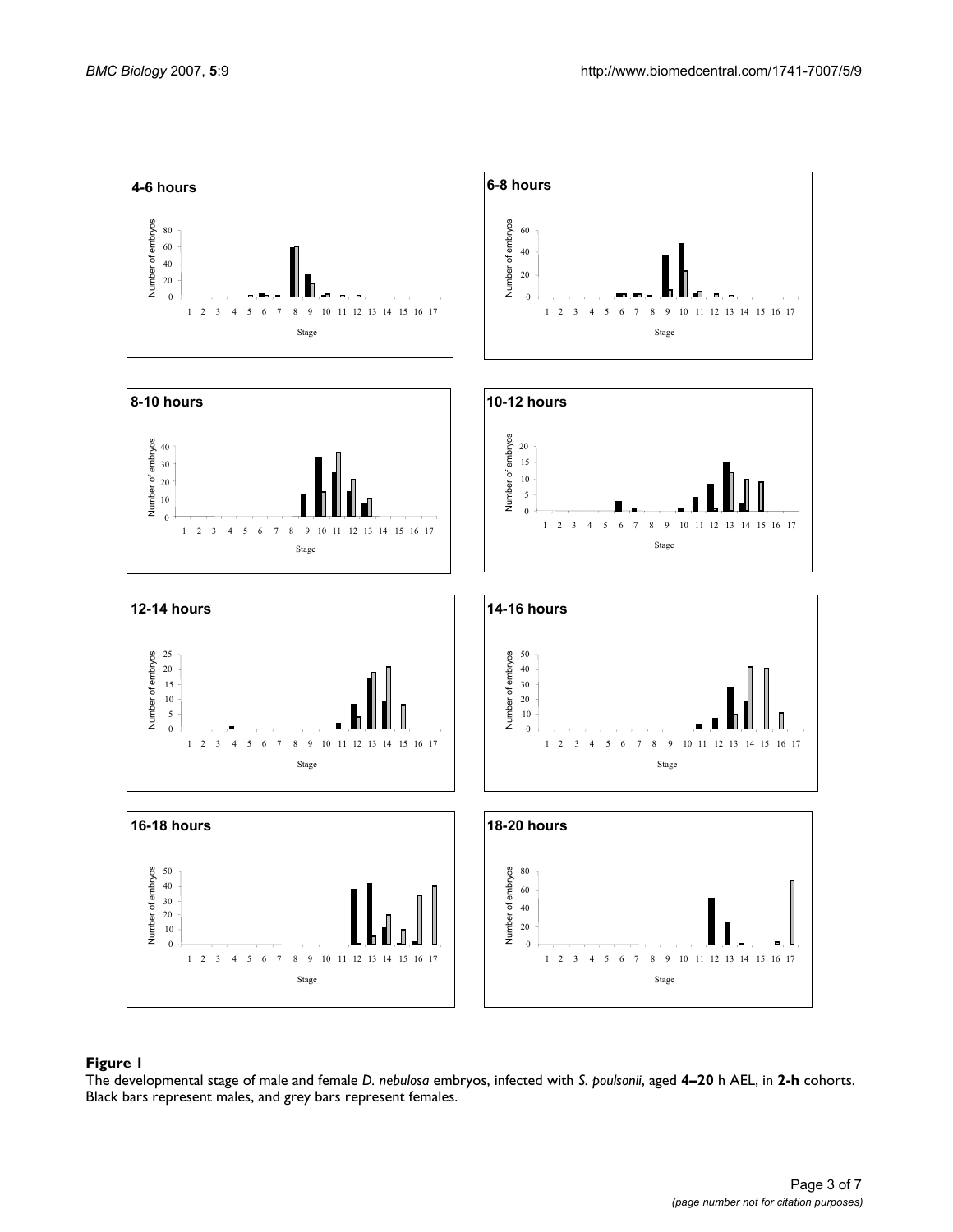| Cohort (h AEL) | Median stage of embryonic development |         | <b>Wilcoxon test results</b> | <b>Significance</b> |
|----------------|---------------------------------------|---------|------------------------------|---------------------|
|                | Male                                  | Female  |                              |                     |
| $4 - 6$        | 8(90)                                 | 8(85)   | 8025                         | 0.705               |
| $6 - 8$        | 10(93)                                | 10(41)  | 5549                         | 0.0062              |
| $8 - 10$       | 10(91)                                | 11(81)  | 6617                         | 0.0001              |
| $10 - 12$      | 12(34)                                | 14(32)  | 740                          | 0.0001              |
| $12-14$        | 13(37)                                | 14(52)  | 1213                         | 0.0005              |
| $14 - 16$      | 13(56)                                | 14(104) | 2294                         | 0.0001              |
| $16 - 18$      | 13(92)                                | 16(100) | 5120                         | 0.0001              |
| $18 - 20$      | 12(75)                                | 17(72)  | 2850                         | 0.0001              |
| $20 - 22$      | 12 (170)                              | 17(145) | 4196                         | 0.0001              |
| $22 - 24$      | 13(14)                                | 17(2)   | 105                          | 0.0005              |

**Table 2: Median stage of development of male and female** *S. poulsonii* **infected** *D. nebulosa* **embryos of ages 4–24 h AEL. () = number of embryos. Wilcoxon test results compare male and female development stage.**

from 6–8 h after being laid, and development was arrested completely at 10 h post egg-lay, between *Drosophila* embryo stages 11 and 13. No infected male embryo went beyond stage 13 of development. The infected male embryos have a very characteristic pattern of death, with failure to segment being observed at the point of germ band retraction, and eventually loss of the normal oval embryonic shape caused by the protrusion of an amniosera 'sac' through the ventrum of the embryo.

What was notable from this study is that the events involved with *Spiroplasma* induced male-killing proceed very rapidly. Over a 2-h period, relatively early in embryogenesis in absolute terms, the male embryos go from appearing phenotypically normal to showing widespread abnormality. The tight window over which this degradation occurs contrasts with previous studies, and probably reflects that male and female embryos could be discriminated precisely, allowing random deaths to be more precisely partitioned and a clear pattern observed. It may also

reflect our study of a natural association where male-killing is being seen as a strong phenotype.

This study also examined the type of cell death occurring in dying males. It was observed that male-killed embryos were characterized by massive apoptotic death of cells within the embryo that preceded the complete arrest of development. Thus, we can conclude that the processes leading to male death are active at stage 10. It is notable also that male death occurs at the point at which natural apoptosis begins [[20\]](#page-6-0). It is therefore tempting to hypothesize that male-killing operated through some subversion of the apoptosis machinery, inducing its uncoordinated expression of the apoptosis pathway across the embryo, that ultimately resulted in the arrest of development. However, it should be noted that the association of apoptosis with male death is not necessarily causal. There are many cases where apoptosis is induced by the host in response to infection rather than as a manipulation by the infection. In these cases of secondary apoptosis, death

Table 3: Median stage of development of male and female *S. poulsonii* uninfected *D. nebulosa* embryos of ages 4-24 h AEL. () = number **of embryos. Wilcoxon test results compare male and female development stage.**

| Cohort (h AEL) | Median stage of embryonic development |        | <b>Wilcoxon test results</b> | <b>Significance</b> |
|----------------|---------------------------------------|--------|------------------------------|---------------------|
|                | Male                                  | Female |                              |                     |
| $4 - 6$        | 8(39)                                 | 8(40)  | 1531                         | 0.749               |
| $6 - 8$        | 10(42)                                | 10(35) | 1688                         | 0.581               |
| $8 - 10$       | 11(82)                                | 11(80) | 6356                         | 0.243               |
| $10 - 12$      | 11(13)                                | 12(13) | 170                          | 0.761               |
| $12 - 14$      | 14(39)                                | 13(39) | 1642                         | 0.282               |
| $14-16$        | 13.5(40)                              | 14(34) | 1291                         | 0.0264              |
| $16 - 18$      | 14(25)                                | 15(19) | 40.5                         | 0.0001              |
| $18 - 20$      | 17(21)                                | 17(28) | 5075                         | 0.4083              |
| $20 - 22$      | 17(2)                                 | 17(5)  | N/A                          | $\blacksquare$      |
| $22 - 24$      | 17(4)                                 | 17(5)  | N/A                          | $\blacksquare$      |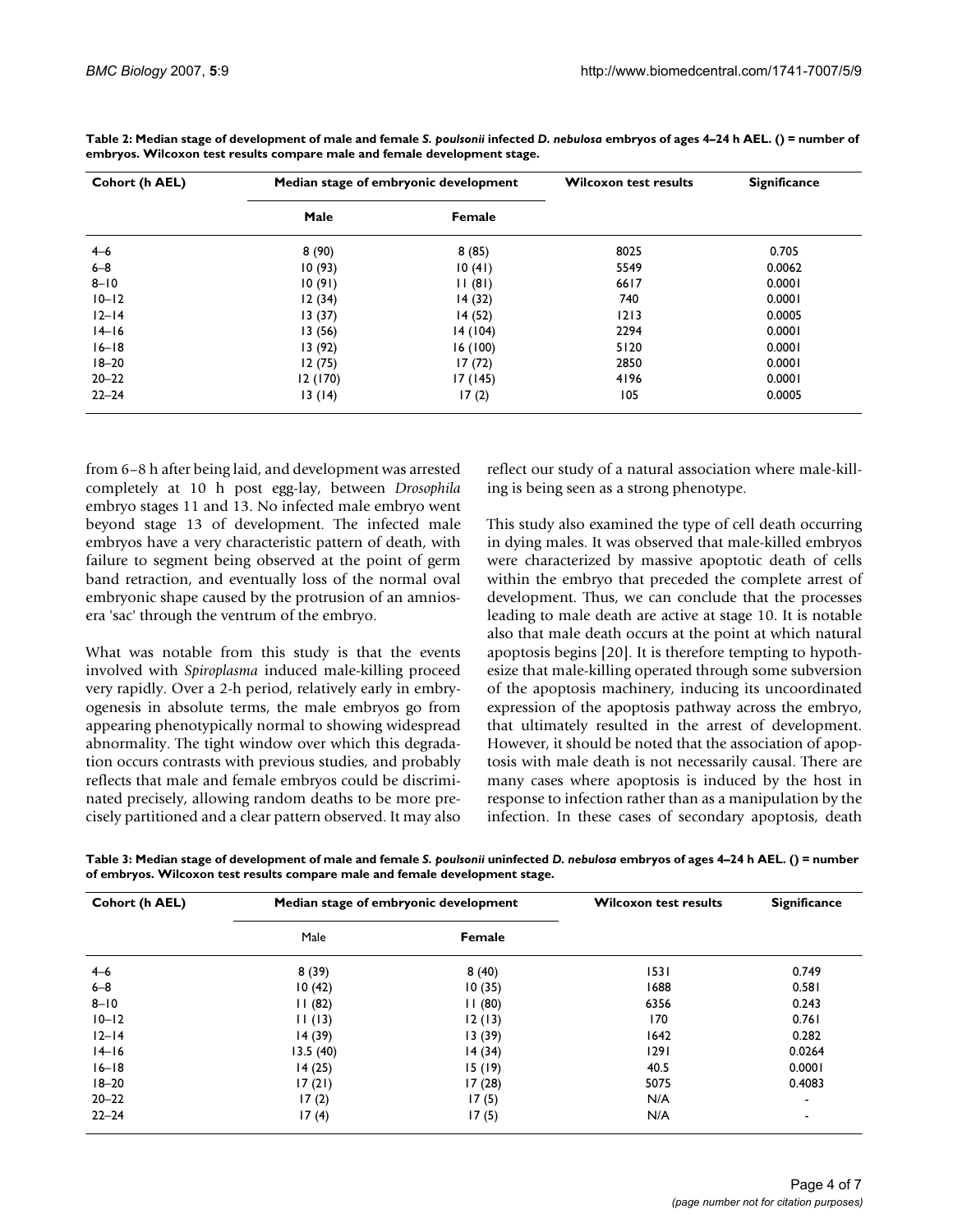

#### Figure 2

**Female embryo (left) and male embryo (right)**, both infected with *S. poulsonii* **(16–18 h** AEL). The top pictures, A and B, shows fluorescence with anti-SXL antibody in female and male respectively, and the bottom pictures, C and D, show the embryos structure under DAPI in female and male respectively. The female has developed normally and reached stage 16, the male has arrested before segmentation, and shows a characteristic amnioseral bulge.

would have occurred with or without the apoptotic processes and cell death is merely a response to the pathology induced by the infection.

What remains totally unknown are the molecules secreted by the *Spiroplasma* that create the changes observed. At the most elementary level, we do not know whether there is a previously secreted factor that becomes active only at 6– 10 h into male embryo development, or whether a factor is secreted *ab initio* in males only, from 6–10 h into development. Future work will need to focus on the nature of this factor and its interaction with host cellular and developmental systems.

# **Methods**

The male-killing infections used were from two *D. nebulosa* females (G37, G87) collected in Guadeloupe, during July 2001, previously described in Bentley et al. [15]. This infection was maintained in outbred *D. nebulosa* through mating of the females in each generation to males from an outbred population of *D. nebulosa* collected at the same time, and maintained at large population size. This population was additionally the source of the uninfected control population.

# *Timing and morphology of male death*

Large groups (>100 individuals) of *Spiroplasma* infected line G37, *Spiroplasma* infected line G87, and uninfected *D. nebulosa* aged between 2–14 days old, were placed onto



# **Figure 3**

TUNEL staining of *Spiroplasma* infected male embryo (A) and female embryo (B), both at stage 10, **5–7** h AEL. Red fluorescence indicates apoptotic nuclei; whilst the female embryo shows the characteristic pattern of apoptotic nuclei restricted to the cephalic furrow, apoptotic nuclei are observed throughout the male.

separate grape juice agar laying plates. Following a prelay to avoid oviposition of retained embryos, the flies were transferred onto new plates for 2 h. In order to obtain a time series of embryos, the eggs from the 2-h collections were then aged for the required time (between 4–22 h) at 25°C. This was conducted for each of the outbred stocks of the *S. poulsonii* infected lines and the uninfected outbred stock. The flies were aged to produce near-complete vertical transmission efficiency, which is observed in this stock under these conditions.

Following development, embryos were collected and fixed by standard methods as described in Sullivan et al. [21]. In brief, the eggs were dechorionated by shaking in 3–5% bleach followed by washing in PBS. They were then

B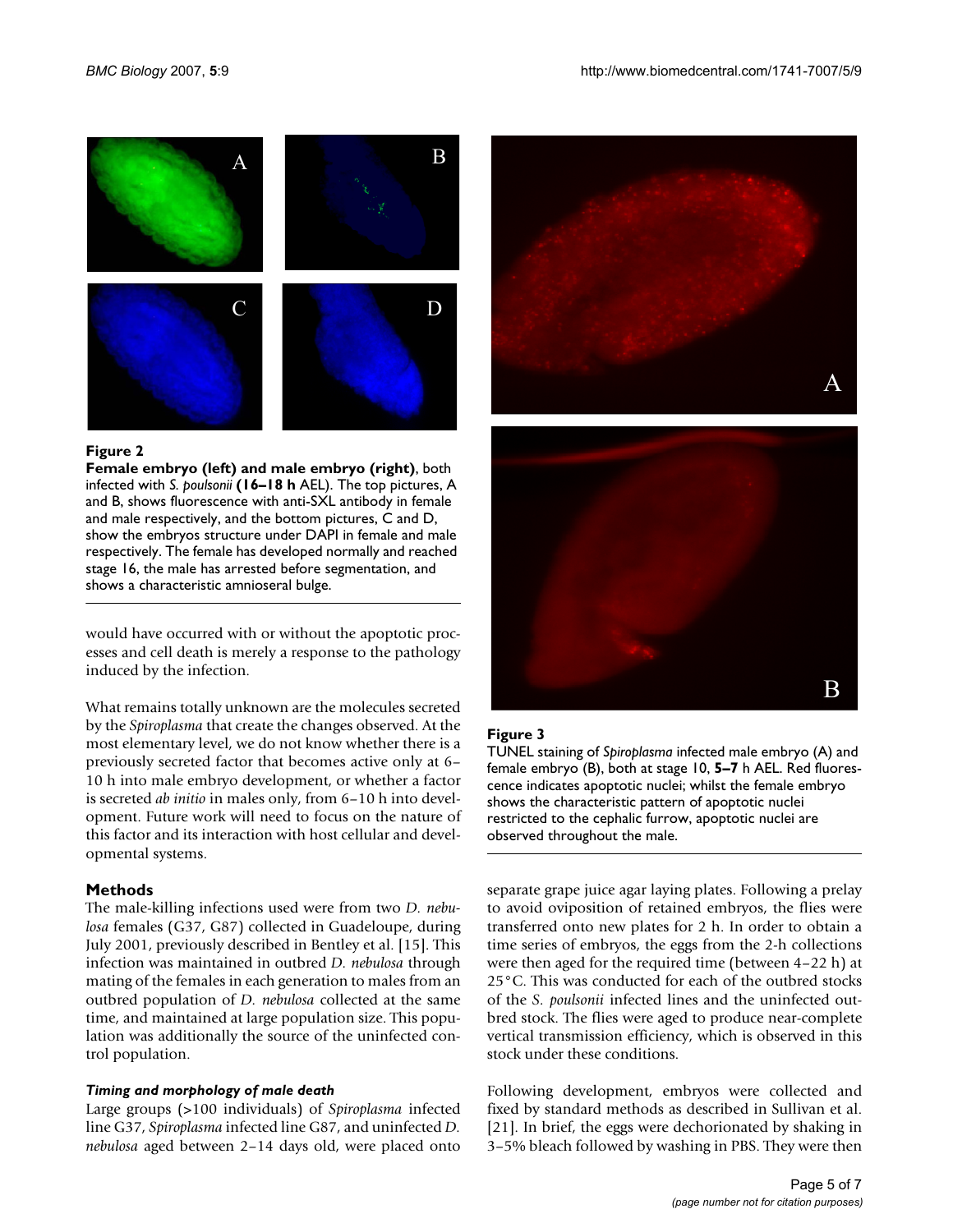fixed through shaking in a 1:1 mix of heptane and 4% paraformaldehyde in PBS, and devitellinized through shaking in an equal 1:1 mix of 90% Methanol/10% EGTA and heptane. Devitellinized embryos (those that had sunk to the bottom of the methanol phase) were then collected and stored in Methanol. Fixed embryos were rehydrated into PBS bearing 0.1% triton X100 (PBT) and then stained with two antibodies; mouse anti-SXL (Developmental Studies Hybridoma Bank, University of Iowa) and rabbit anti-MLE (courtesy of Prof. M. Kuroda, Howard Hughes Medical Institute, Madison USA). Anti-SXL binds SXL, is female specific, and visible 1.5 h into embryonic development in females only [16]. Anti-MLE is used as a positive control for antibody staining, visible in both males and females [22] where the fixing and staining procedure has occurred corresecondary ctly. Unbound antibody was removed by washing in PBT, and 1 μl of FITC-conjugated rabbit anti-mouse IgG secondary antibody, and TRITCconjugated goat anti-rabbit IgG (both Molecular probes) added, followed by washing. Unbound secondary antibody was removed by washing in PBT. Embryos of a given age and infection status were mounted together on a slide in Vectashield containing DAPI, and visualised on a fluorescence microscope.

On slides where embryos were positive for MLE binding, embryos were scored for sex using SXL fluorescence (FITC positive = female), and developmental stage using DAPI staining to reveal structure. Developmental stage was categorised as per Campos-Ortega and Hartenstein's description of *D. melanogaster* development that segregates embryogenesis into 17 stages [18], from newly fertilized zygote through to formed larva. Note that not all embryos were scored: inequalities sex ratio in the observations are associated with differential scoring of embryos by sex in certain cases, rather than biological differences.

#### *Are cells in male embryos dying via apoptosis?*

The TUNEL procedure was used to label the 180 bp DNA fragments found in apoptotic cells and make them visible under a fluorescence microscope. In *D. melanogaster*, apoptosis is seen from stage 11 onwards (7 h AEL), in a dynamic yet characteristic pattern within the embryo [\[20](#page-6-0)]. With this is mind *D. nebulosa* embryos were tested in cohorts 3–5 h, 5–7 h, and 7–9 h AEL for the presence of apoptosis in either Spiroplasma infected or uninfected embryos. Embryos were also stained with anti-SXL as previously to identify their sex. Embryos were collected and fixed as above and the *In Situ* Cell Death Detection Kit, TMR red (Roche) was used to detect apoptosis. The protocol was adapted slightly from the manufacturer's instructions for detecting apoptosis in cell suspension material. The embryos were washed twice in PBS and then the PBS was removed and 50 μl of the TUNEL reaction mixture was added. The embryos in TUNEL reaction mixture were left for 1 h at 37°C in the dark before being washed three times for five minutes in PBS. Embryos were then stained for anti-SXL and mounted and examined as described above.

During this process, a negative control was also completed as per the manufacturer's instructions. No positive control was necessary, as from 7 h onwards *D. melanogaster* embryos naturally have some apoptosis visible [[20](#page-6-0)], and this paper has already demonstrated that *D. nebulosa* embryos should also have apoptotic cells naturally occurring in that timeframe (as they will have also reached stage 11). When TUNEL staining was being performed on embryos younger than 7–9 h AEL an older embryo sample was subjected to the test at the same time to act as a positive control.

# **Authors' contributions**

JB and GH conceived the project. JB and JH conducted the observations of male death pattern, with advice from ZV and GH. JB conducted the TUNEL assays with advice from ZV and GH. JB, ZV, JH and GH wrote the paper.

# **Acknowledgements**

We wish to thank the BBSRC and NERC for funding for this work.

#### **References**

- 1. Hurst GDD, Jiggins FM: **[Male-killing bacteria in insects: mecha](http://www.ncbi.nlm.nih.gov/entrez/query.fcgi?cmd=Retrieve&db=PubMed&dopt=Abstract&list_uids=10905965)[nisms, incidence and implications.](http://www.ncbi.nlm.nih.gov/entrez/query.fcgi?cmd=Retrieve&db=PubMed&dopt=Abstract&list_uids=10905965)** *Emerging Infectious Diseases* 2000, **6:**329-336.
- 2. Williamson DL, Sakaguchi B, Hackett KJ, Whitcomb RF, Tully JG, Carle P, Bové JM, Adams JR, Konai M, Henegar RB: *Spiroplasma poulsonii* **sp. nov., a new species assocaited with malelethality in** *Drosophila willistoni***, a neotropical species of fruit fly.** *Intl J Syst Bact* 1999, **49:**611-618.
- 3. Dyson EA, Hurst GDD: **Persistence of an extreme sex ratio bias in a natural populations.** *Proc Natl Acad Sci USA* 2004, **101:**6521-6525.
- 4. Hackett KJ, Lynn DE, Williamson DL, Ginsberg AS, Whitcomb RF:<br>**Cultivation of the Drosobhila spiroplasma.** Science 1986. **Cultivation of the Drosophila spiroplasma. 232:**1253-1255.
- 5. Hurst GDD, Jiggins FM, Schulenburg JHGvd, Bertrand D, West SA, Goriacheva II, Zakharov IA, Werren JH, Stouthamer R, Majerus MEN: **Male-killing** *Wolbachia* **in two species of insect.** *Proc R Soc Lond B* 1999, **266:**735-740.
- 6. Werren JH, Hurst GDD, Zhang W, Breeuwer JAJ, Stouthamer R, Majerus MEN: **Rickettsial relative associated with male killing in the ladybird beetle (***Adalia bipunctata***[\).](http://www.ncbi.nlm.nih.gov/entrez/query.fcgi?cmd=Retrieve&db=PubMed&dopt=Abstract&list_uids=8288533)** *J Bacteriol* 1994, **176:**388-394.
- 7. Gherna RL, Werren JH, Weisburg W, Cote R, Woese CR, Mandelco L, Brenner DJ: *Arsenophonus nasoniae* **gen.-nov., sp.-nov., the causative agent of the son killer trait in the parasitic wasp** *Nasonia vitripennis***.** *Intl J Syst Bact* 1991, **41:**563-565.
- Hurst GDD, Hammarton TC, Majerus TMO, Bertrand D, Bandi C, Majerus MEN: **Close relationship of the inherited parasite of the ladybird,** *Coleomegilla maculata***, to** *Blattabacterium***, the beneficial symbiont of the cockroach.** *Genet Res* 1997, **70:**1-6.
- 9. Jiggins FM, Hurst GDD, Majerus MEN: **Sex ratio distorting Wolbachia causes sex role reversal in its butterfly host.** *Proc R Soc Lond B* 2000, **267:**69-73.
- 10. Hornett EA, Charlat S, Duplouy AMR, Davies N, Roderick GK, Wedell N, Hurst GDD: **Evolution of Male Killer Suppression in a Natural Population.** *PLoS Biology* 2006, **4:**1643-1648.
- 11. Veneti Z, Bentley JK, Koana T, Braig HR, Hurst GDD: **[A functional](http://www.ncbi.nlm.nih.gov/entrez/query.fcgi?cmd=Retrieve&db=PubMed&dopt=Abstract&list_uids=15746426) [dosage compensation complex required for male killing in](http://www.ncbi.nlm.nih.gov/entrez/query.fcgi?cmd=Retrieve&db=PubMed&dopt=Abstract&list_uids=15746426) [Drosophila.](http://www.ncbi.nlm.nih.gov/entrez/query.fcgi?cmd=Retrieve&db=PubMed&dopt=Abstract&list_uids=15746426)** *Science* 2005, **307:**1461-1463.